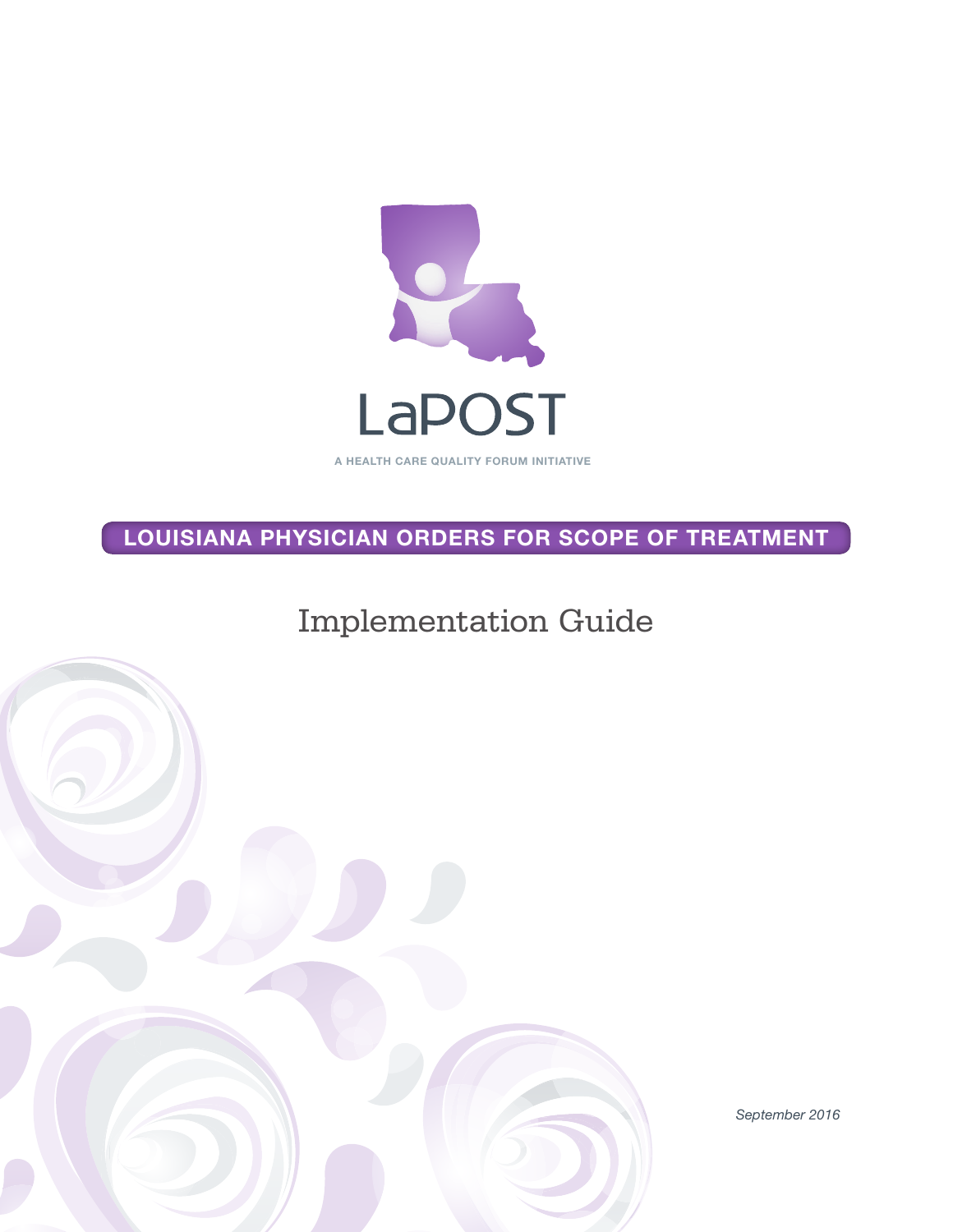### Foreword

In June 2010, Louisiana joined the growing number of states to adopt a Physician Orders for Life-Sustaining Treatment (POLST) program. Approved by the state legislature in May 2010, the LaPOST document took effect one year later, providing patients with serious, advanced illnesses with a mechanism to state their end-of-life care goals with a medical order that travels with them across care settings.

The LaPOST document was modeled after the recommendations of the National POLST Paradigm Task Force and endorsed by the group. It was also recommended by the Louisiana Health Care Redesign Collaborative's End-of-Life workgroup and Louisiana State Medical Society in 2006.

The LaPOST document was presented to the Louisiana Legislature for minor changes during the 2016 Regular Session. The changes were approved and signed into law by Gov. John Bel Edwards as Act No. 486, effective June 13, 2016. Minor changes were made to update the language and to clarify processes consistent with current medical standards, making it easier to complete the document.

Studies show that for patients who use POLST documents, treatment preferences are respected 98 percent of the time, and no one received unwanted CPR, intubation, intensive care or feeding tubes. As a result, POLST has helped bridge the gap between the treatments patients want and those they receive.

Here in Louisiana, since its creation, the LaPOST document has helped many families avoid the difficult position of having to decide what their loved ones may have wanted at the end of life. Because of this, the LaPOST Coalition has developed this implementation guide to assist our state's health care facilities and organizations in developing LaPOST policies and procedures for their staffs.

Our goal is to ensure that health care facilities and organizations know what LaPOST is, how it works and how to discuss this important document with patients and their family members. Thus, we are grateful to you and your organization for your interest in LaPOST and hope that you find this guide helpful as you plan a LaPOST implementation strategy for your facility.

> Susan Nelson, MD *LaPOST Coalition Chair*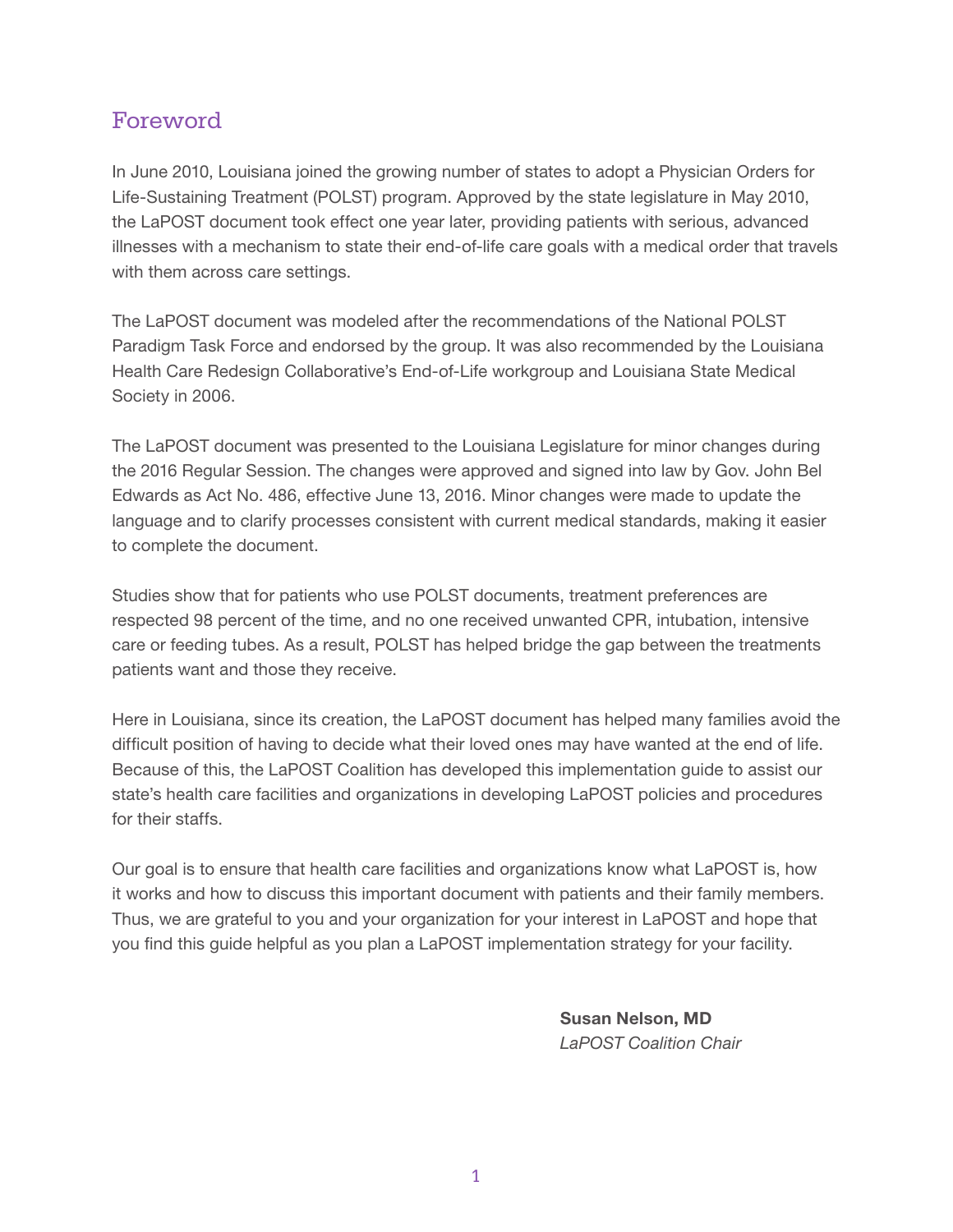### Introduction

The sample policy described herein has been developed to provide guidelines for hospitals, skilled nursing facilities, adult residential care facilities, hospice and home health agencies to follow when a patient or resident presents with a Louisiana Physician Orders for Scope of Treatment (LaPOST) document. In addition to issues for consideration related to the LaPOST document, this sample policy also includes procedures regarding the completion, revision or review of a LaPOST document by a patient or resident as well as procedures for conflict resolution.

The policies and procedures outlined herein provide guidance on the necessary steps for LaPOST implementation. This document does not address all aspects of all issues related to LaPOST. Therefore, facilities and agencies should refer to their specific policies related to such issues, which may include determination of decision-making capacity and personal health care representatives.

Individual facilities and agencies are advised to adapt these policies and procedure within their own structures. Appropriate legal counsel may be necessary in some situations. Appropriate administrative and medical staff committees should also be involved in the development of individual LaPOST policies. Medical staff bylaws, rules and regulations may need to be revised to include LaPOST. In addition, facilities considering or planning to implement a LaPOST program are encouraged to include initial and continued LaPOST education and training as a priority for their staffs. Visit la-post.org for additional information.

This work is the product of the LaPOST Coalition, an initiative of the Louisiana Health Care Quality Forum. The LaPOST Coalition seeks to establish LaPOST as a widely used and recognized program in Louisiana to ensure that patients' end-of-life treatment preferences and goals of care are honored.

For questions about LaPOST implementation, or if you would like to provide feedback on issues that arise as you begin to implement LaPOST policies at your facility or agency, please contact the LaPOST Coalition at LaPOST@lhcqf.org.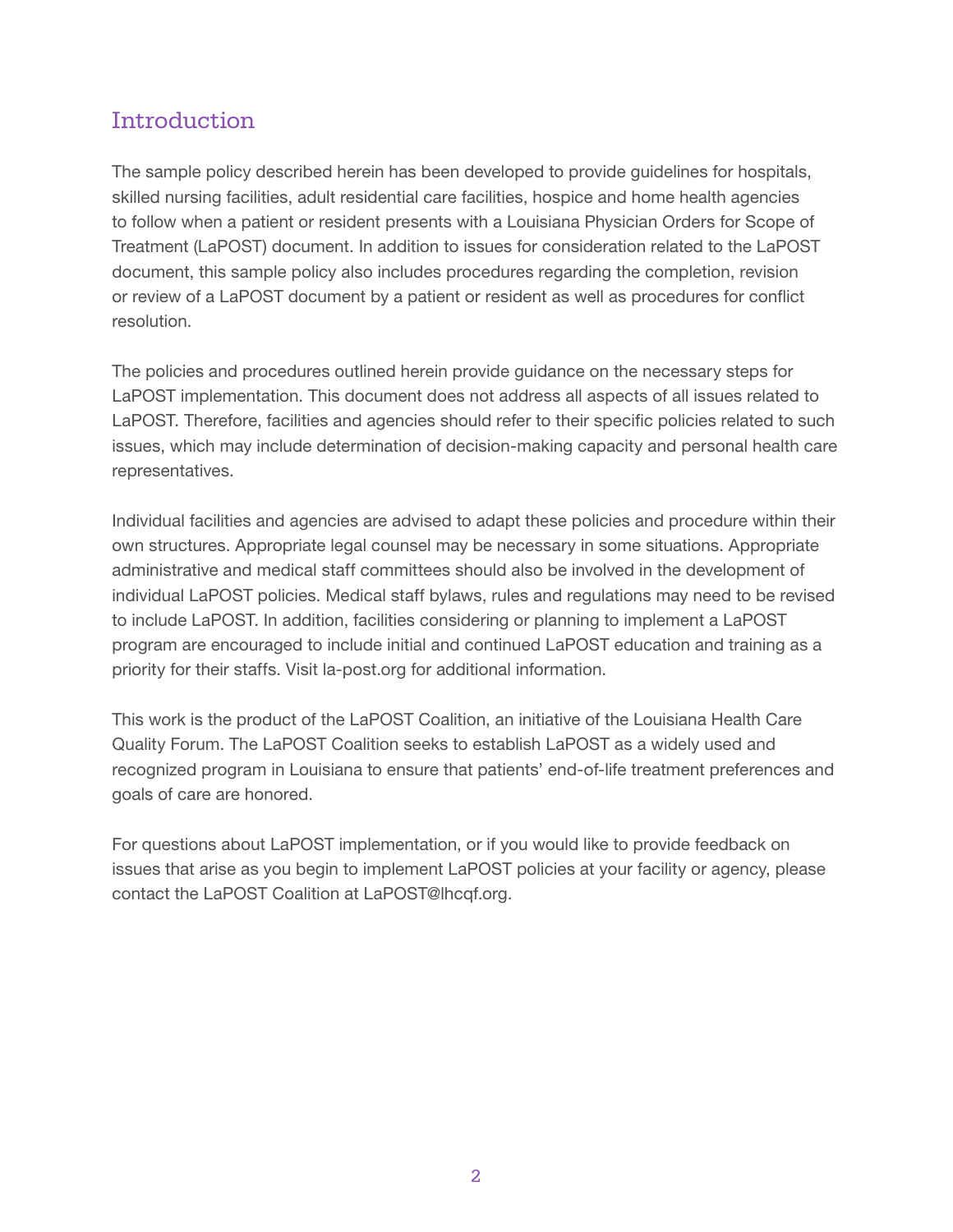# Chapter I: Overview of LaPOST

Louisiana Physician Orders for Scope of Treatment (LaPOST) is an easily identifiable gold document that translates a patient's goals of care and treatment preferences into a physician order that transfers across health care settings. The LaPOST document represents a "plan of care" for a patient with a serious, advanced illness from which the patient is not expected to recover.

The document should be completed only after a thorough discussion with the patient or his/her personal health care representative regarding the patient's understanding of the illness, treatment preferences, values and goals of care. Completion of a LaPOST document encourages communication between doctors and patients, enables patients to make informed decisions and clearly documents these decisions to other physicians and health care professionals. As a result, LaPOST can help ensure that a patient's wishes are honored, prevent unwanted or non-beneficial treatments and reduce patient and family stress regarding decision-making.

LaPOST does not replace an advance directive, or living will, but it can be used to operationalize the directives of the living will. It is recommended that patients with a serious, advanced illness have three (3) documents: a LaPOST, a Health Care Power of Attorney and an advance directive.

#### A. THE LAW AND LaPOST

In some cases, physicians have been hesitant to follow LaPOST orders without first reassessing the person's wishes in the current clinical situation. However, Louisiana law passed during the 2010 Legislative Session (ACT 954) and revised June 13, 2016 requires that LaPOST be followed until a review is completed by the accepting health care professional. The LaPOST document must be followed even if the physician who has signed the document is not on the medical staff of the treating facility.

The law also states that health care providers who honor LaPOST documents are not subject to criminal prosecution, civil liability or any other sanction as a result of following the orders.

#### B. ADVANCE DIRECTIVES AND LaPOST

LaPOST can be used as a "stand alone" document. It also complements, but does not replace, an advance directive. An advance directive allows individuals to document the type of medical care that is acceptable in case of a life-limiting illness and is usually completed in advance of any illness. The advance directive can only be used when the patient is unable to speak for him/herself and if two physicians certify that a patient has a terminal illness. It provides a broad outline of a patient's wishes relating to end-of-life care and may be completed by any adult, regardless of one's health status. An advance directive is not a physician's order, requires interpretation and is often unavailable when needed.

In contrast, LaPOST is designed specifically for those with life-limiting illnesses and identifies the specific wishes of a patient regarding medical treatments. With the appropriate signatures, the LaPOST document may be used for any person who has a life-limiting illness regardless of age.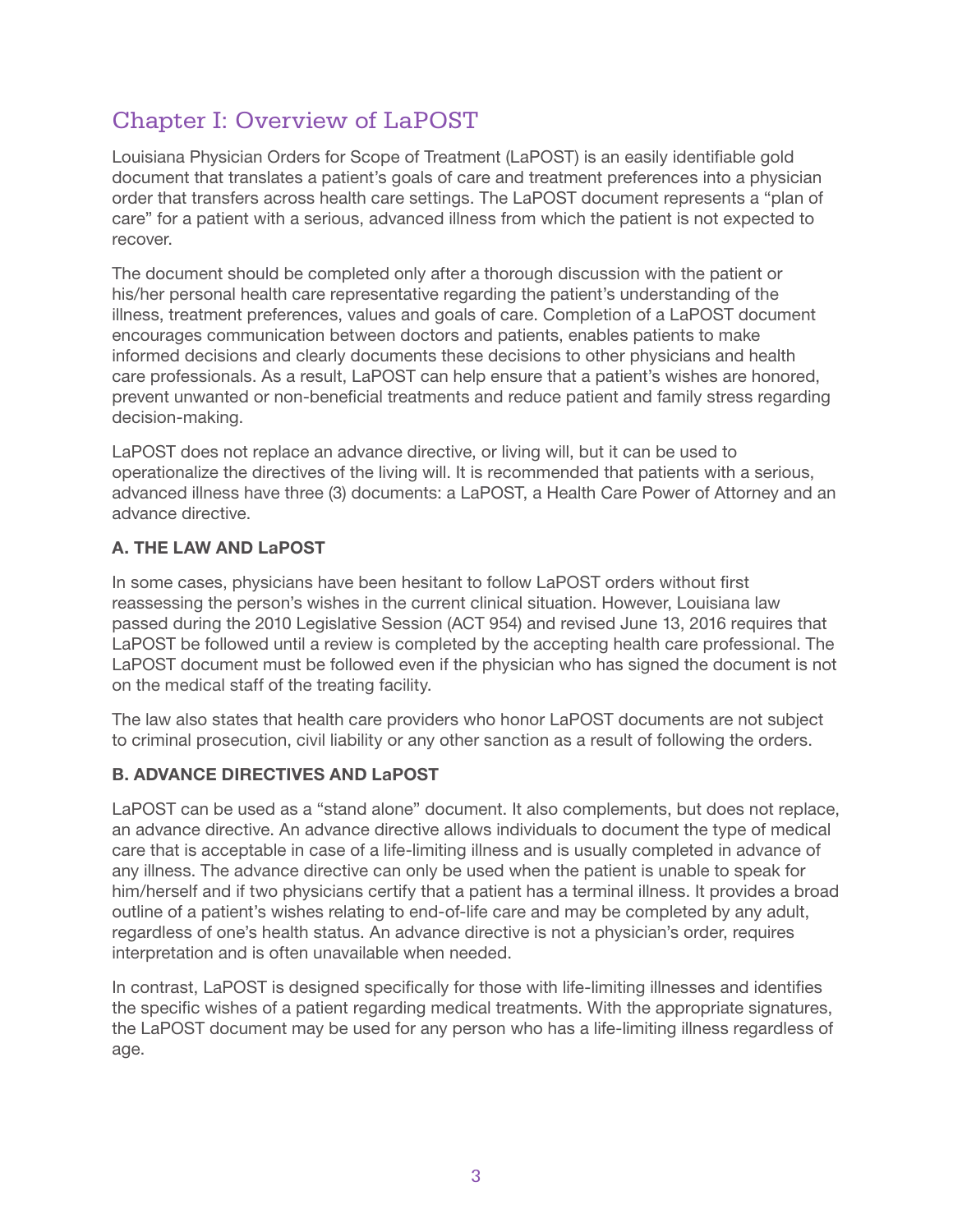LaPOST is the first statewide, uniform physician order that is recognized across care settings. The LaPOST form travels with patients when they move from one residential or medical setting to another, providing clear direction about a patient's health care treatment wishes for physicians, nurses, emergency responders, and other health care providers wherever they are being treated.

#### C. COMPLETING THE LaPOST DOCUMENT

The LaPOST document is a two-sided gold form. One side of the document contains the "Physician Orders for Scope of Treatment" (Sections A-D) and the required signature of the physician and the patient or his/her personal health care representative.

The other side of the document lists additional instructions as well as how to review or void the document. Completion of a LaPOST document is voluntary, and the purpose of the document is to ensure that the patient receives the level of medical care he/she desires regardless of care setting. In institutional settings, the LaPOST should be the first document in the clinical record.

The introductory section on the front of the document includes comments about the LaPOST order and the requirements for health care personnel action. Identifying information must be in the top right corner. Reference is made to the LaPOST website for further information about cultural/religious beliefs about end-of-life care.

The initial section also requires description of the patient's life-limiting disease and irreversible condition (e.g., cancer, dementia, heart failure or ALS) and goals of care.

The LaPOST document is divided into four sections:

- *A. Cardiopulmonary Resuscitation*
- *B. Medical Interventions*
- *C. Artificially Administered Fluids and Nutrition*
- *D. Summary*

If a patient requires treatment, the first responder should initiate any treatment orders recorded on the LaPOST and then contact medical control or the patient's physician, as indicated. If Section A, B or C is not completed, full treatment should be provided for that section until clarification is obtained.

A thorough discussion of each section and how to complete it is provided in the LaPOST Handbook for Health Care Professionals, available on the LaPOST website.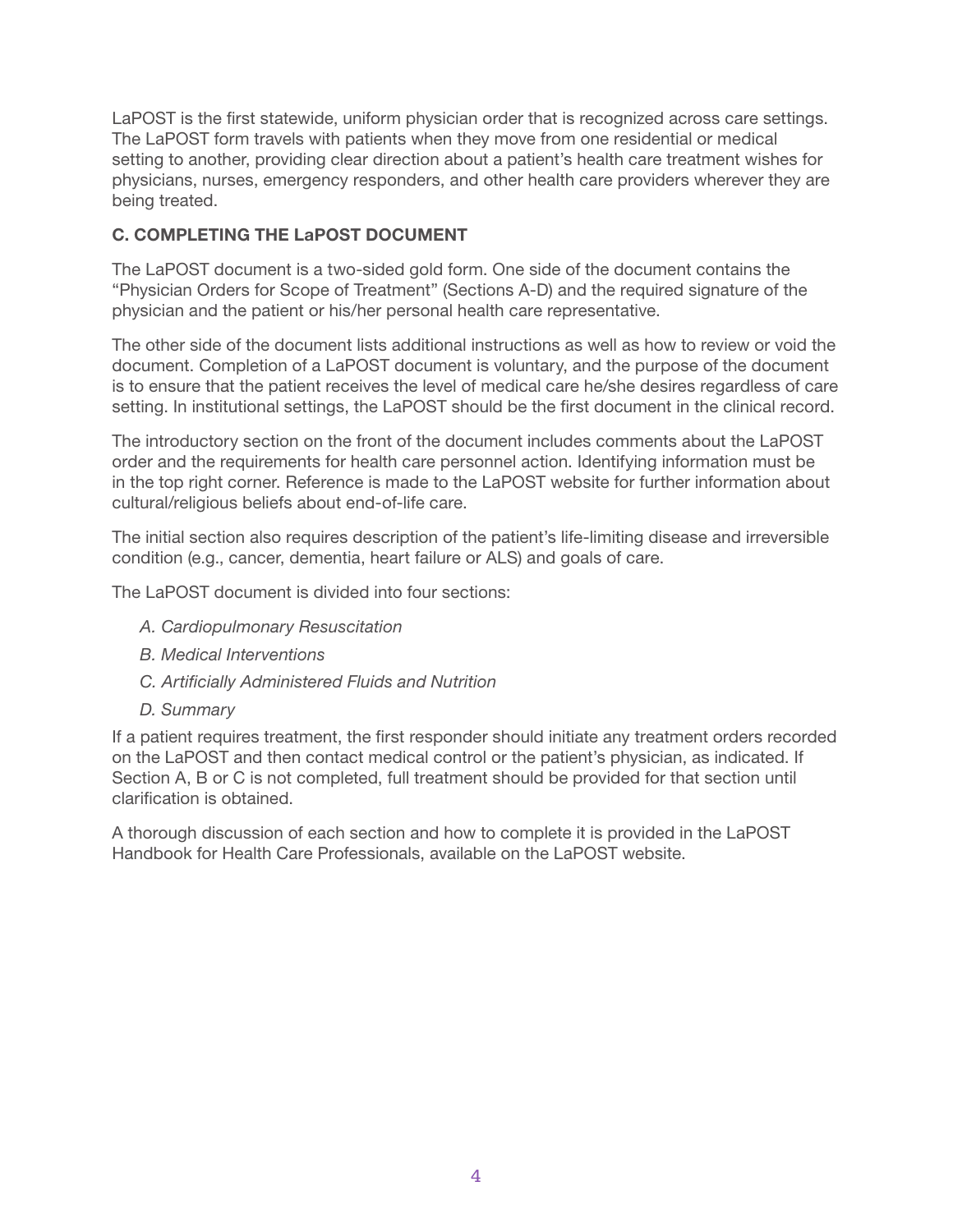### Chapter II: Items to Consider

As facilities and agencies develop and implement their individual LaPOST policies, it is important that they consider the following:

- 1. The original LaPOST document belongs to the patient or resident and must be returned when discharged or transferred. Staff must be educated on this requirement.
- 2. The original LaPOST document is the personal property of the patient. Copies of the document are placed on the medical record.
- 3. If the LaPOST document conflicts with the patient's previously expressed health care instructions or advance directive, then, to the extent of the conflict, the most recent expression of the patient's wishes is honored.
- 4. The LaPOST program provides statutory immunity from civil liability, criminal prosecution or discipline for unprofessional conduct when honoring a duly executed LaPOST document.
- 5. Health care providers should be educated in the purpose of advance care planning for patients with serious, advanced illnesses and trained in the completion and implementation of the LaPOST document and model of care.

### Chapter III: LaPOST Procedures

In this section, you will find information designed to provide guidance for treating patients who present with a LaPOST document and for assisting patients in completing LaPOST documents.

#### A. PROCEDURE FOR PATIENTS WITH COMPLETED LaPOST DOCUMENTS

- 1. Document existence of the LaPOST document during the initial patient assessment.
- 2. Confirm with the patient or the patient's personal health care representative that the LaPOST document available is the most current copy.
- 3. Health care providers will follow the patient's LaPOST orders until the attending physician or medical director reviews the patient's LaPOST document and incorporates the content of the LaPOST document into the patient's care and treatment plan, as appropriate. The physician or medical director will document his/her review of the patient's LaPOST document in the patient's medical record.
- 4. The attending physician or medical director may issue new orders consistent with the most current information available about the patient's health status, medical condition, treatment preferences and goals of care. The reasons for any deviation from the LaPOST will be documented in the medical record.
- 5. Discussions with the patient and/or the patient's legally recognized personal health care representative regarding the LaPOST document and related treatment decisions will be documented in the medical record.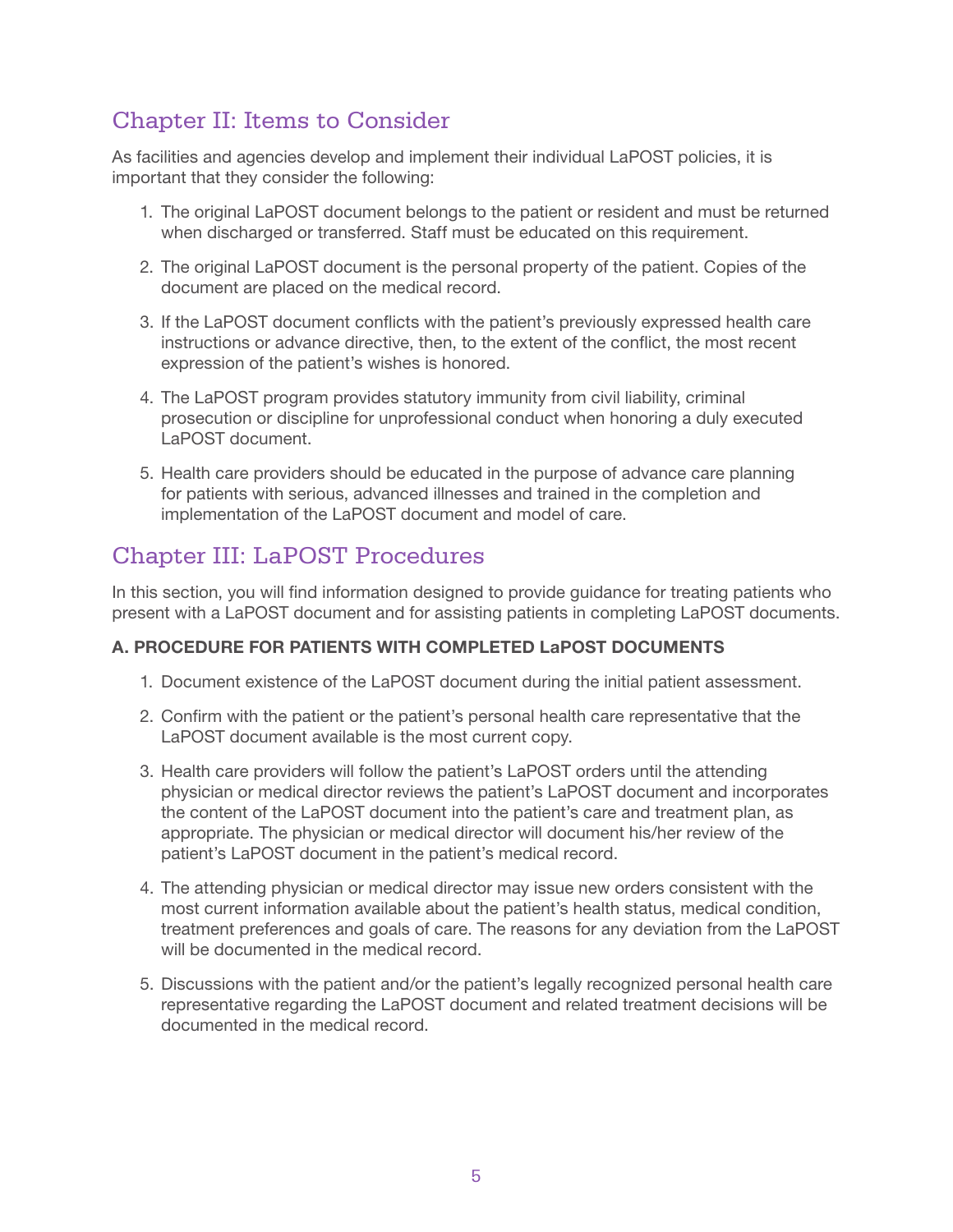- 6. Copy the patient's LaPOST document for the medical record and/or scan it into the electronic health record (EHR). Document the date and time the order is placed in the medical record. The copy should be made on approved gold paper for easy identification.
- 7. If the patient is discharged, return the current **original** LaPOST document to the patient and record the action in the patient's medical record.
- 8. If the patient is admitted to an inpatient unit, send the current **original** LaPOST with the patient to the inpatient unit.

#### B. COMPLETING A LaPOST DOCUMENT WITH A PATIENT

- 1. If the patient or the patient's legally recognized personal health care representative wishes to complete a LaPOST document, the patient's physician should be contacted. The physician should discuss treatment options including information about the patient's advance directive (if any) or other statements the patient has made regarding his/her wishes for end-of-life care and treatment preferences. The physician should discuss the benefits, burdens, efficacy and appropriateness of treatment and medical interventions with the patient and/or the patient's legally recognized personal health care representative.
	- a) The above-described discussions will be documented, dated and timed in the patient's medical record.
- 2. Another member of the health care team such as a nurse or social worker can explain the LaPOST document to the patient and/or the patient's legally recognized personal health care representative. However, the physician is responsible for discussing treatment options with the patient or the patient's legally recognized personal health care representative.
	- a) The above-described discussions will be documented, dated and timed in the patient's medical record.
- 3. The LaPOST document must be completed based on the patient's expressed treatment preferences and medical condition. If the patient lacks decision-making capacity and the LaPOST document is completed with the patient's legally recognized personal health care representative, it must be consistent with the known desires of, and in the best interest of, the patient.
- 4. The LaPOST document must be signed by a physician and by the patient, or if the patient lacks decision-making capacity, the legally recognized personal health care representative.
- 5. A copy should be made of the patient's LaPOST document for the medical record and/ or scanned into the EHR. Document the date and time the order is placed in the medical record. The copy should be made on approved gold paper for easy identification.
- 6. Because the current original LaPOST document is the patient's personal property, ensure its return to the patient or the patient's legally recognized personal health care representative upon discharge or transfer.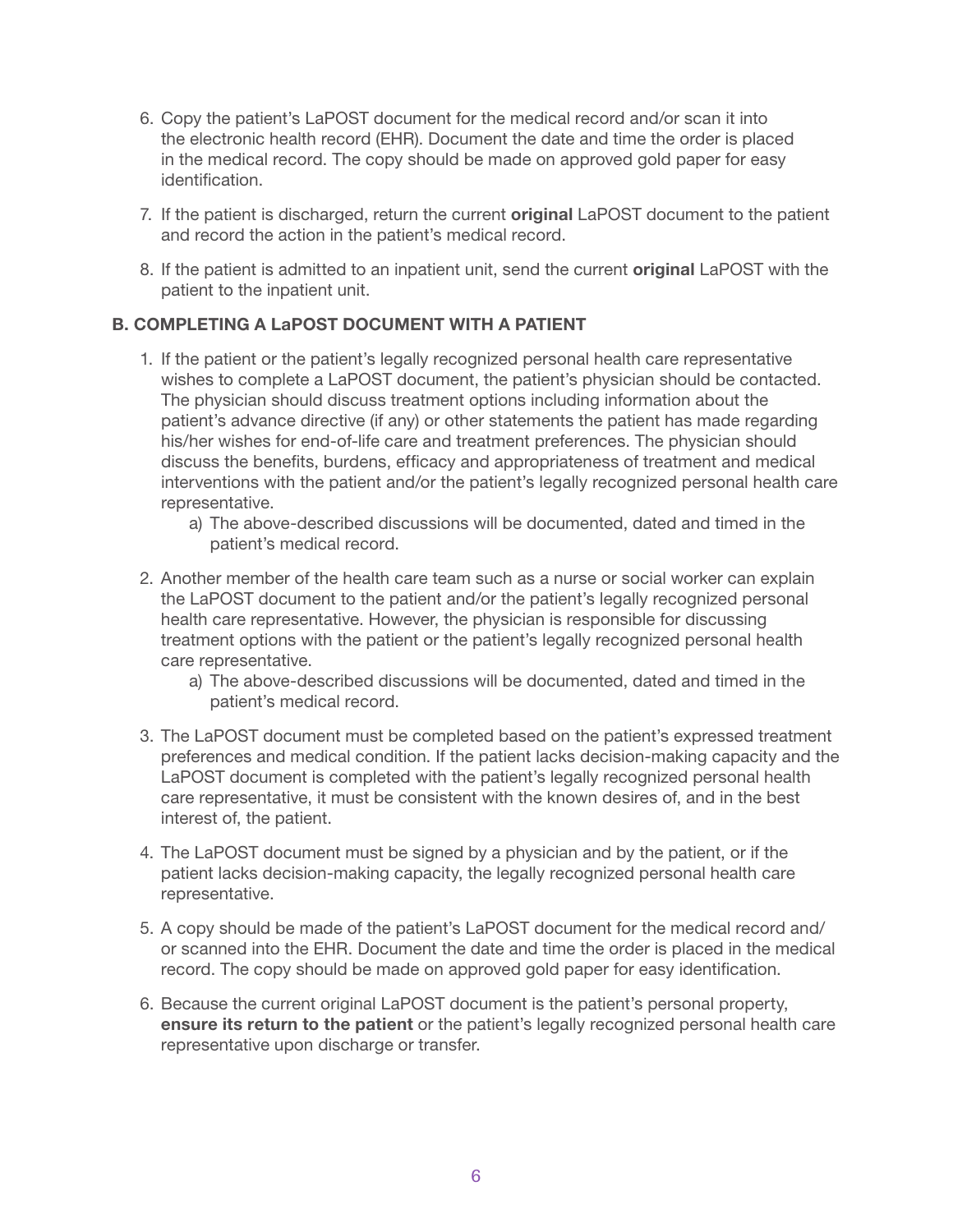- 7. If the patient will not be transferred or discharged for a period of time, place the completed, current, original LaPOST document in the appropriate and prominent section of the chart. Indicate that the patient has a LaPOST document on the Discharge Summary Form/Discharge Checklist. The current original LaPOST will be sent with patient at time of discharge.
- 8. The official LaPOST document is gold in color. Gold is the recommended color so the document can be easily recognized, photocopied and/or faxed. However, the LaPOST document is also valid in black and white as long as the content of the form is not altered.
	- a) Astrobright Galaxy Gold 65# is recommended for use on a paper chart where durability is needed.
	- b) Xerox Goldenrod 20# and Exact Bright Gold 20# are also recommended, but are not as durable.

#### C. REVIEWING/REVISING A PATIENT'S LaPOST DOCUMENT

- 1. Discussions about revising and/or revoking the patient's LaPOST document should be documented, dated and timed in the patient's medical record. This documentation must include a description of the conversation and the parties involved in the discussion.
	- a) The attending physician and the patient, or the patient's personal health care representative, may review or revise the LaPOST document consistent with the patient's most recently expressed wishes.
	- b) In the case of a patient who lacks decision-making capacity, the attending physician and the patient's legally recognized personal health care representative may revise the LaPOST, as long as it is consistent with the known desires of, and in the best interest of, the patient.
	- c) If the current LaPOST is no longer valid due to a change in the patient's treatment preferences, health status or medical condition, the LaPOST document can be voided. To void a LaPOST document, draw a line through Sections A through D and write, "VOID," in large letters. Sign and date this line.
	- d) If a new LaPOST document is completed, a signed and dated copy of the original LaPOST marked "VOID" should be kept in the medical record directly behind the current LaPOST. The new LaPOST document goes with the patient.

#### D. CONFLICT RESOLUTION

- 1. If the patient's LaPOST document conflicts with the patient's previously expressed health care instructions or advance directive, then, to the extent of the conflict, the most recent expression of the patient's wishes are honored.
- 2. If there are any conflicts or ethical concerns about the orders within a patient's LaPOST document, appropriate hospital resources – such as ethics committees, care conference, legal advisors, risk management and/or other administrative and medical staff resources – may be utilized to resolve the conflict.
- 3. During conflict resolution, consideration should always be given to:
	- a) The attending physician's assessment of the patient's current health status and the medical indications for care or treatment;
	- b) The determination by the physician as to whether the care or treatment specified by the patient's LaPOST document is medically ineffective, non-beneficial or contrary to generally accepted health care standards; and
	- c) The patient's most recently expressed preferences for treatment and the patient's treatment goals.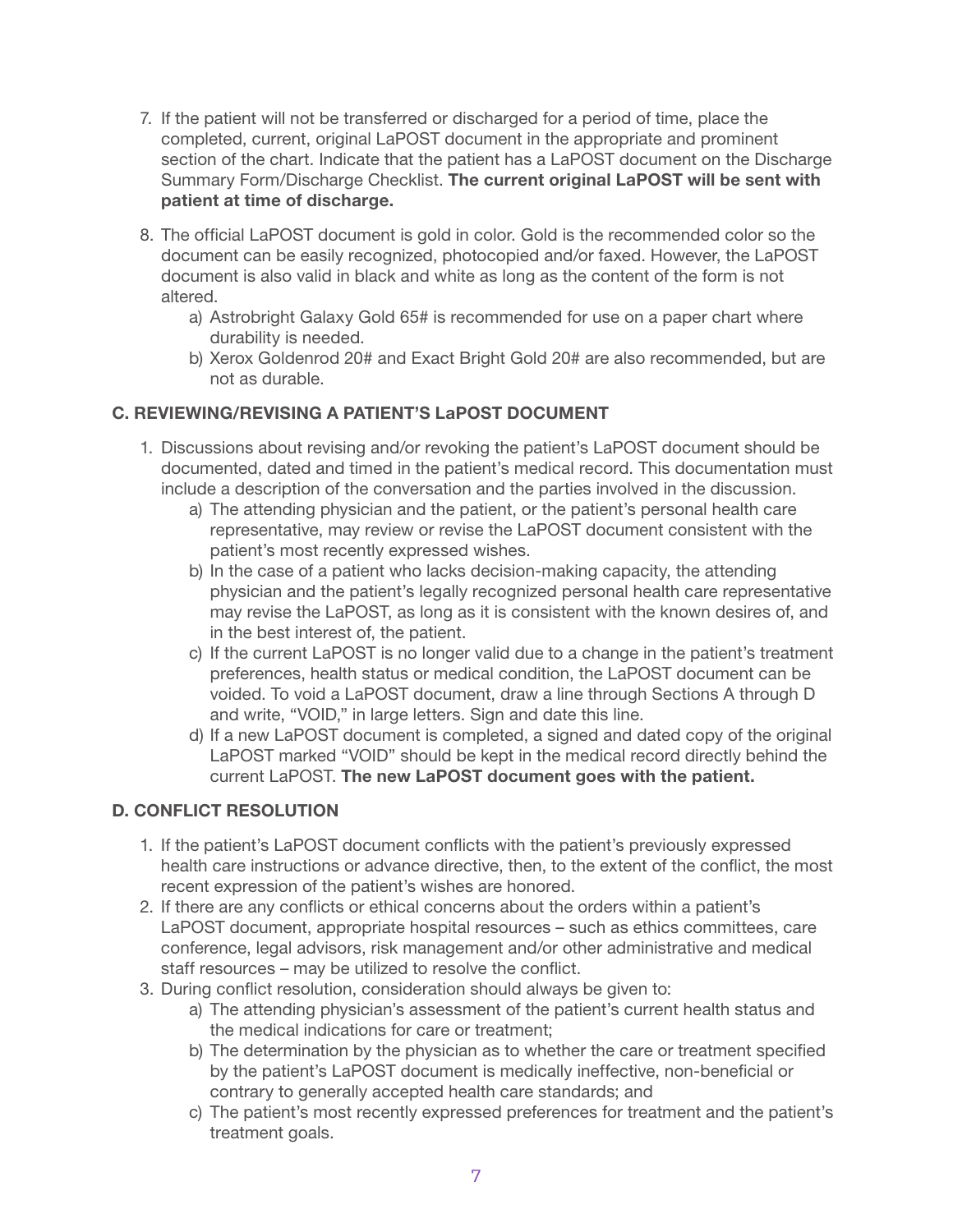## Chapter IV: LaPOST Implementation Steps

#### A. INITIAL STEPS

- 1. Establish a multidisciplinary team within the facility/organization.
- 2. Designate physician champions.
- 3. Designate system champions.
- 4. Develop a plan to implement LaPOST including how and where it will be placed in the chart and in the electronic health record (EHR).

#### B. INSTITUTIONAL APPROVALS

- 1. Legal
- 2. Chiefs of services and respective committees
- 3. Ethics Committee
- 4. Board of Directors
- 5. Forms Committee or EHR Implementation Committee
- 6. Policy Committee (for oversight of policies and procedures)
- 7. Information Systems

#### C. EDUCATION

A key component in LaPOST implementation is staff education. Below are several suggestions that may be incorporated to ensure that your facility's staff is aware of all LaPOST policies, procedures and guidelines.

- 1. Medical and dental staff
	- a) Grand rounds/business meetings
		- i) Consider including LaPOST as a requirement for reappointment
	- b) Written education materials
	- c) CME presentations
	- d) Provide formal training through advance care planning educational programs or other programs
- 2. Nursing staff
	- a) Written education materials
	- b) Continuing Education (CE) presentations
	- c) Computer-based learning
	- d) Role playing
	- e) Unit meetings to include unit secretaries and administrative staff
	- f) Develop packets of information for patient/families/staff
		- i) Consider use of Intranet or facility TV network for LaPOST education and awareness.